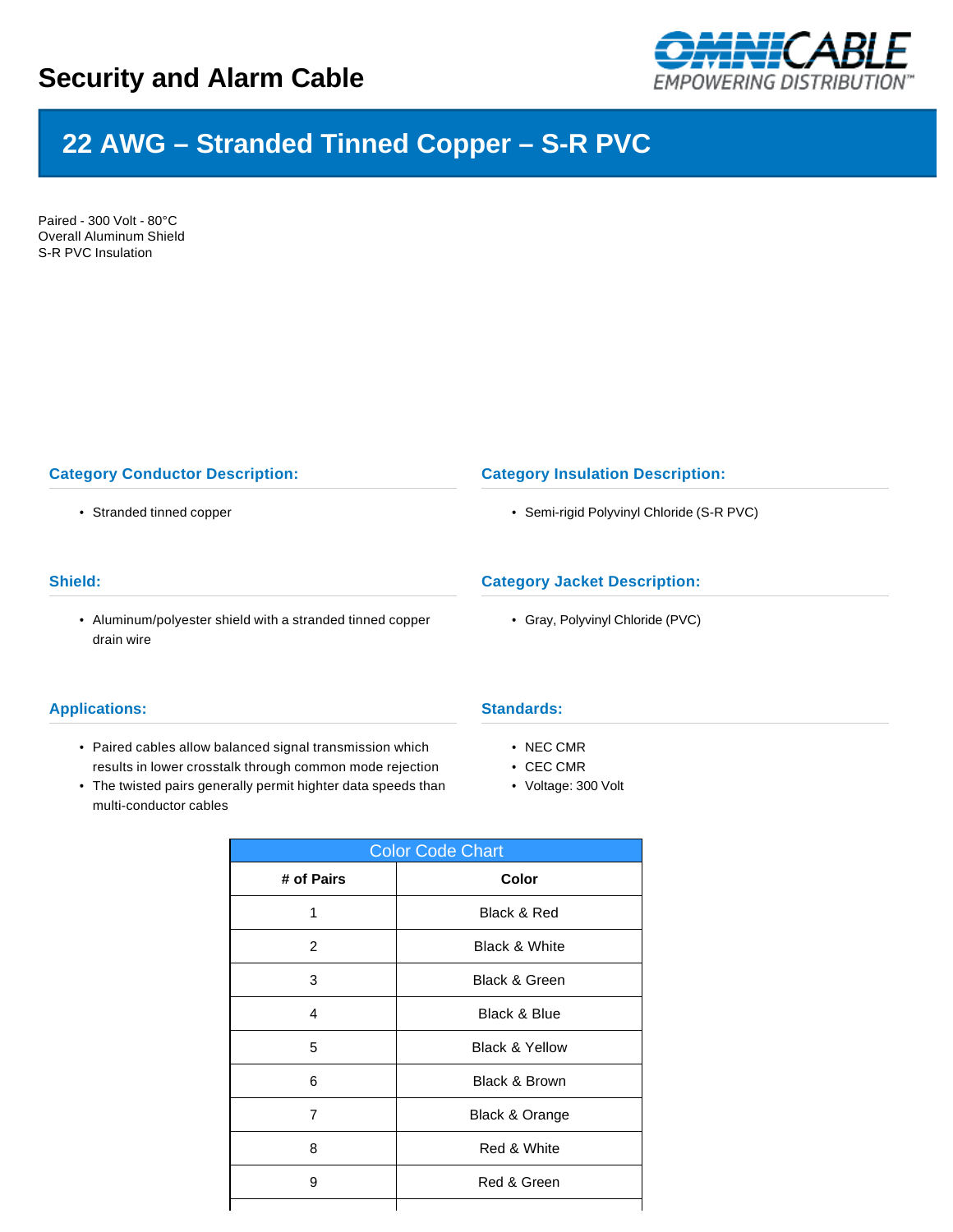| 10 | Red & Blue     |  |  |  |  |
|----|----------------|--|--|--|--|
| 11 | Red & Yellow   |  |  |  |  |
| 12 | Red & Brown    |  |  |  |  |
| 13 | Red & Orange   |  |  |  |  |
| 14 | Green & White  |  |  |  |  |
| 15 | Green & Blue   |  |  |  |  |
| 16 | Green & Yellow |  |  |  |  |
| 17 | Green & Brown  |  |  |  |  |
| 18 | Green & Orange |  |  |  |  |
| 19 | White & Blue   |  |  |  |  |
| 20 | White & Yellow |  |  |  |  |